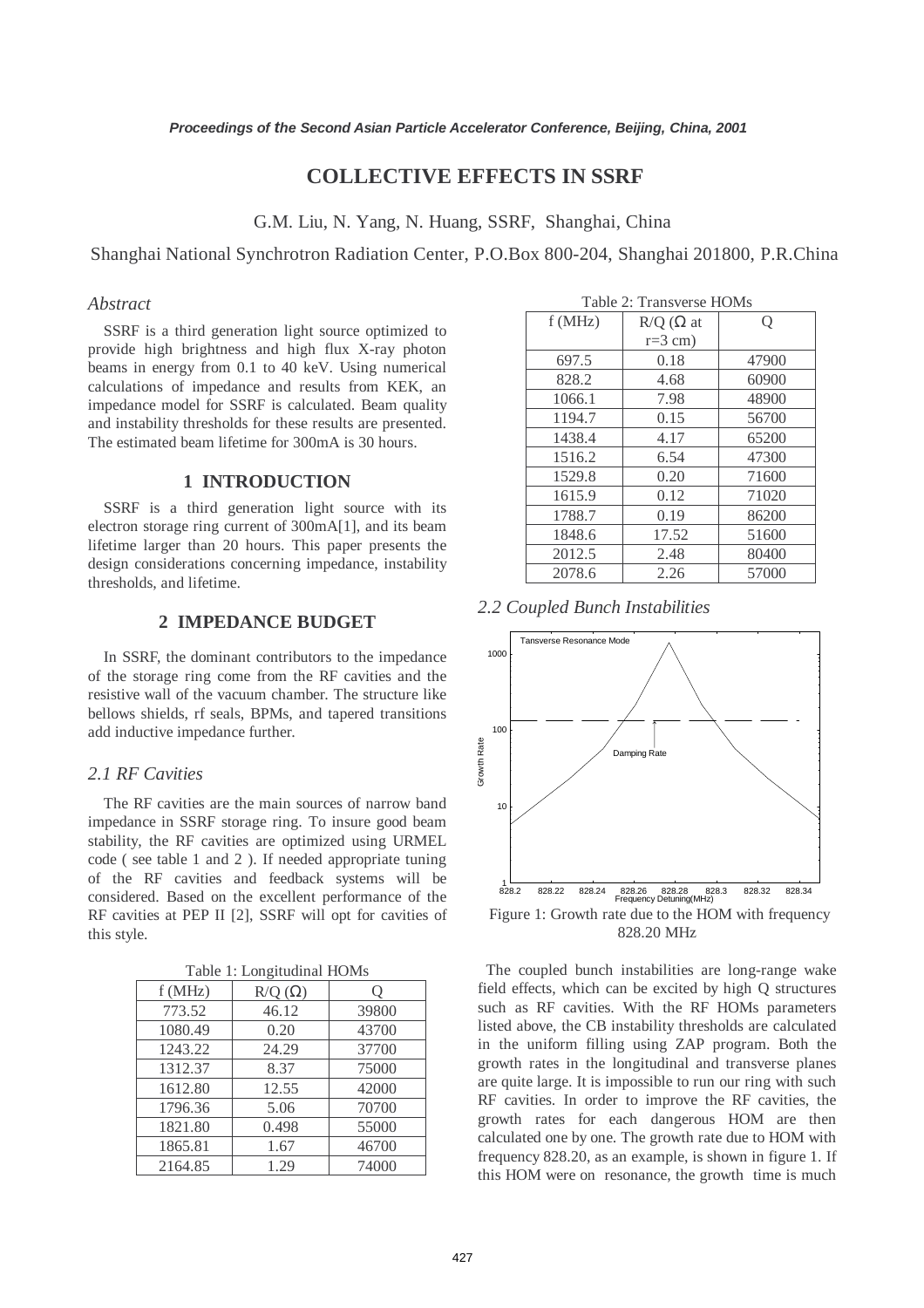faster than the damping time, and the beam then would be lost. To run the SSRF ring safely, the requirements of impedance and Q factor for each dangerous HOM are then given. The results show that the RF group will improve SSRF cavities as good as PEP II.

With the cavities best as PEP II, even the strongest HOM impedances will be far too small to cause longitudinal and transverse instabilities at 300 mA. Therefore, no fast feedback systems should be necessary for stabilizing any coupled bunch instability.

| rable 5: SSRF storage ring parameters         |                       |  |  |  |
|-----------------------------------------------|-----------------------|--|--|--|
| Parameter                                     | Value                 |  |  |  |
| E(GeV)                                        | 3.5                   |  |  |  |
| $\varepsilon_N$ (nm.rad)                      | 11.8                  |  |  |  |
| $C_0(m)$                                      | 396.0                 |  |  |  |
| $\rho(m)$                                     | 10.57                 |  |  |  |
| $U_0$ (keV)                                   | 1256                  |  |  |  |
| $V_{RF}$ (MV)                                 | 4.0                   |  |  |  |
| $f_{RF}$ (MHz)                                | 499.654               |  |  |  |
| Η                                             | 660                   |  |  |  |
| $\alpha$                                      | $6.9 \times 10^{-3}$  |  |  |  |
| $\sigma_{\rm E}$                              | $9.23 \times 10^{-4}$ |  |  |  |
| $f_S$ (kHz)                                   | 780.7                 |  |  |  |
| $\sigma$ <sub>Z</sub> (cm)                    | 0.46                  |  |  |  |
| $\tau_{\rm x}/\tau_{\rm y}/\tau_{\rm z}$ (ms) | 7.35/7.36/3.68        |  |  |  |
| $a/b$ (mm)                                    | 35/20                 |  |  |  |
| $g$ (mm)                                      | 4.0                   |  |  |  |
| $\langle \beta_x \rangle$                     | 8.3 m                 |  |  |  |
| $<\!\beta_{\rm v}\!\!>$                       | 12.0 <sub>m</sub>     |  |  |  |
| $\beta_{\rm v}(\rm m)$ at ID                  | 3.5                   |  |  |  |
| P                                             | 1.0 nTorr             |  |  |  |
|                                               |                       |  |  |  |

 $T<sub>1</sub>$   $T<sub>2</sub>$ : SSRF storage ring parameters

# *2.3 Resistive Wall impedance*

The resistive wall impedance is strongest at low frequencies. Calculations show that the resistive wall effect of the Aluminum vacuum chamber on transverse coupled bunch instabilities is small at present, since the estimated growth time is 77 ms, much longer than the damping time 7.4 ms. Therefore no transverse feedback is needed. However, If the narrow-gap insertion devices would be installed, the computed growth time shorten to 3 ms, less than the damping time 7.4 ms, then a transverse feedback system should be needed to damp the resistive wall induced instability.

# *2.4 Broadband Impedance*

The broadband impedance of small discontinuities around the ring is calculated using analytical formulae. The results are shown in table 4. The total impeance is 0.9Ω. However, many small elements and transitions are not accounted for in the estimate given above. So a more realistic and conservative value of  $1.8\Omega$  will be used to

construct the broad impedance model. Using this impedance model, the ZAP code gives a single bunch current threshold of 2.5 mA beyond which the energy spread starts widening.

Table 4: The broadband impedance of main contributors

| Element(N)        | Total                           | Total   | Power    |
|-------------------|---------------------------------|---------|----------|
|                   | inductive                       | loss    | (kW)     |
|                   | impedance                       | factor  | (300mA)  |
|                   | $\text{Im }Z(\omega)/n[\Omega]$ | k[V/pC] | in 150   |
|                   |                                 |         | bunches) |
| BPM(150)          | 0.18                            | 0.75    | 0.6      |
| Bellow(130)       | 0.09                            | 1.4     | 1.1      |
| Anti-             | 0.013                           |         |          |
| chamber(40)       |                                 |         |          |
|                   |                                 |         |          |
| $RF$ cavity $(8)$ | 0.6                             | 5.4     | 4.0      |
| Resistivity       | 0.0004                          | 0.4     | 0.31     |
| wall              | (at 2.1GHz)                     |         |          |
| Flange(132)       | 0.00053                         |         |          |
| Transverse        |                                 | 1.32    | 1.0      |
| feedback          |                                 |         |          |
| kicker(2)         |                                 |         |          |
| sum               | 0.88                            | 9.3     | 7.0      |

# *2.5 Ion Trapping*

The electron beam circulating in the storage ring ionizes the molecules of any residual gas, leading to an accumulation of ions under certain conditions. Accumulation of ions can adversely affect the performance of an electron storage ring. The stability of the ion motion under the influence of the passing bunches occurs in a particular storage ring design.

Since the ions move with thermal velocity, the magnetic force is negligible and only the electric forces need to be considered. For small ion displacements from the beam center, this space charge force can be approximated by a focusing parameter. For the linear approximation, the principles of linear stability can be applied. The motion is stable, if  $-2 < Tr(M) < 2$ , where M is the total transfer matrix to the ions. If the bunches are equally spaced, the critical ion mass,  $A<sub>C</sub>$  can be obtained analytically. With ion mass less than  $A<sub>C</sub>$  all ion are unstable, no ions will be trapped. With 640 bunches, full filling mode, the critical masses related the total beam current is written as

# $A_C = 2.88 \times 10^{-5} I$ <sub>r</sub> [mA]

For the expected beam current of 300mA, all ion masses in the relevant mass range are trapped in the multibunch filling. So some gap is necessary to be introduced in the multi-bunch filling. In such case, numerical simulation results are shown in figure 2. Since 150 bunches will be injected into the ring for each injection,